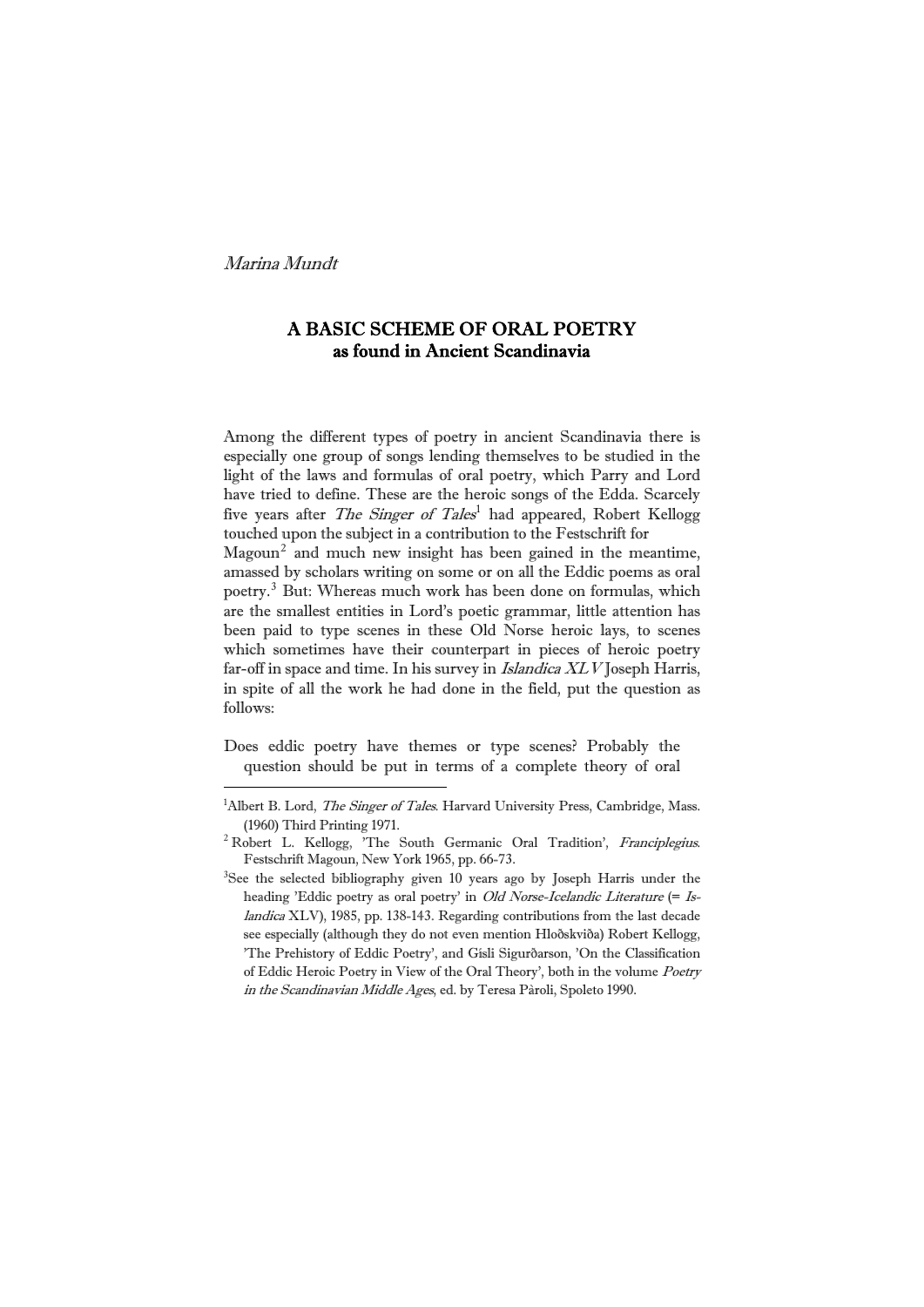<u>—</u>

eddic poetry: what are the structural patterns between those of the language itself and the genres and subgenres? (1985:120)

In this essay I aim at much less than a complete theory of oral Eddic poetry. What I am going to do, however, is to follow the basic scheme v ersions of Mumin and Avdo is, however, the arrangement of the d ifferent portions of the tale, which means - at least to a large which is realized in some of Lord's prominent examples, e.g. the examples which he presents in extenso in Appendix l of his book, and to outline how it can be applied to Hloðskviða, and to some extent also to another 3-4 heroic lays, which all belong to the genre, we call Eddic poetry. Although it is not much more than a purely descriptive approach, which I can offer here, it might be useful to think of some of these Old Norse poems as realizations of a special old scheme treated by Lord, in further discussions of Eddic poetry as oral poetry. As point of departure I choose the basic scheme of the South Slavic oral tradition emerging from Lord's headings in Appendix I of The Singer of Tales, an appendix consisting of summaries of the texts of  $Be$  iragi Meho, as they were told by two different singers. Common for the extent - the arrangement of the same type scenes. And it is this underlying scheme of epic heroic poetry, which we also could define as a sequence of certain types of events, recurrent in a variety of heroic poems, on which I will focus.

own Foreword - read: This book is about Homer. Therefore it cannot The very first words in Albert B. Lord's famous book - that is in his come as a surprise, that no mention is made of Hloðskviða<sup>[4](#page-1-0)</sup>- The Lay of Hloth and Angantyr - or, as most people formerly put it in English:

\*

<span id="page-1-0"></span><sup>4</sup> The text I refer to is printed in EDDA. Die Lieder des Codex Regius nebst London/New York 1960. verwandten Denkmälern, ed. by Gustav Neckel/Hans Kuhn, Heidelberg 1962. Where I quote lines in current English, these are taken from the translation included in Christopher Tolkiens edition Saga Heiðreks Konungs ins Vitra,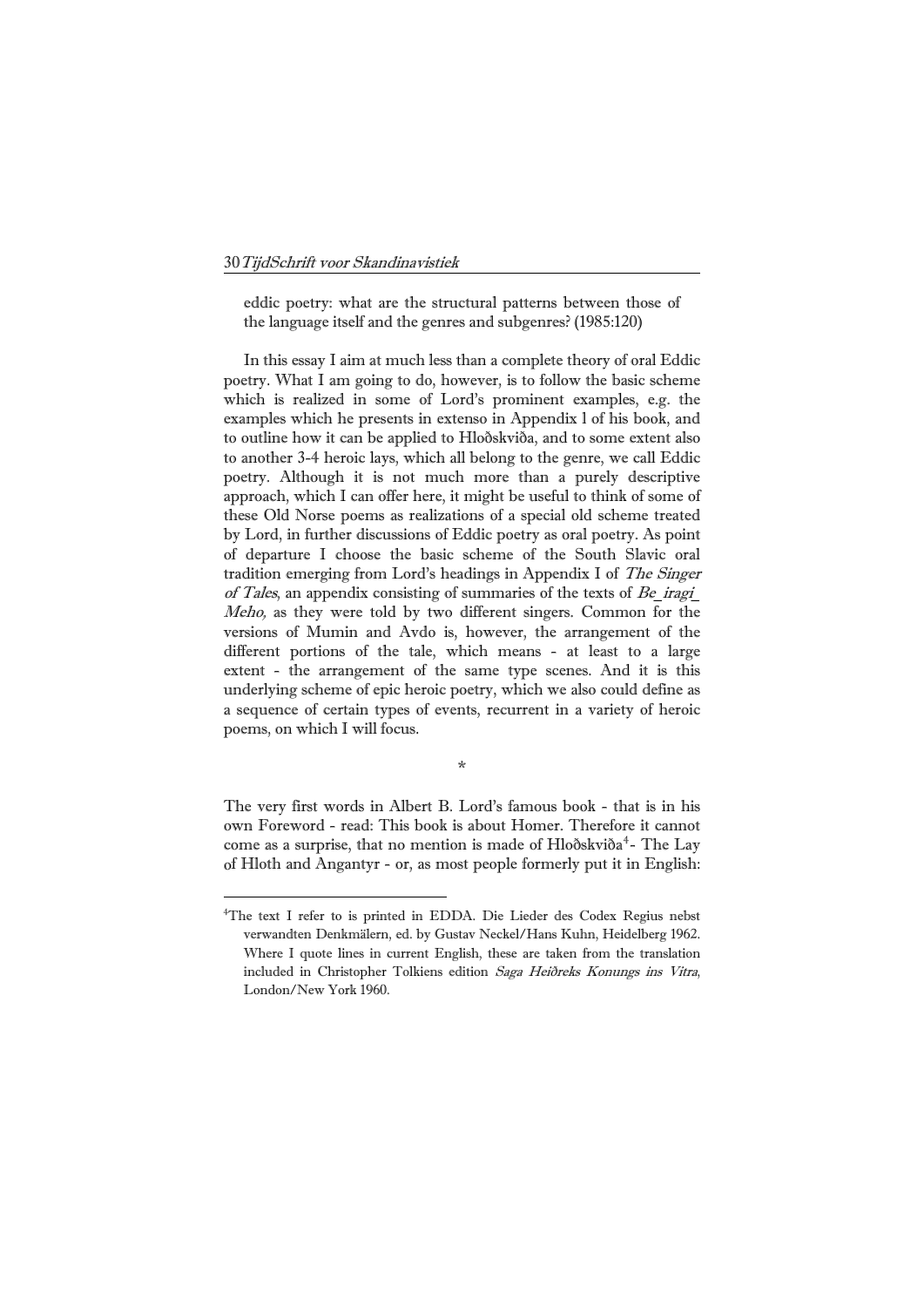The Battle of the Goths and the Huns. The song is not rendered in the main manuscript of the Eddic Poems and for that reason not included in all editions and translations of 'The Poetic Edda'.<sup>[5](#page-2-0)</sup> A remarkable translation into English was, nevertheless, provided as early as 1936 by Lee Hollander. [6](#page-2-1)

Hloðskviða is a tale of two royal half-brothers who do not manage to conclude an agreement concerning their shares of inheritance after the death of king Heidrek, their father. There is a final battle, which brings death not only to Hloth, but also to thousands of people on either side. The grandeur of the poem not only as a literary product, but also and not least in our days, as an never-ending earnest request for peace, is underlined by its very last, rather quiet scene: Some hours after the battle Angantyr, victorious as he stands in the battlefield beside the corpse of Hloth, is not happy.

The lay shows all the marks discussed by Lord as marks of oral several centuries, with all the changes, every new performance brings about, there is a solution to the problem, the key being the witness of M ajstorovic (born 1880), a blind old singer quoted by Lord (p. 19), a poetry. The surviving manuscripts of Hloðskviða also have slightly different renderings which may be regarded as remnants from different oral versions, but we can scarcely speak of different songs in the sense of Lord. All versions have the battle at the end and all have the Gothic tribe as the winning part. This, however, has perhaps not been so forever. As a matter of fact, notes and articles have been written on this victory of the Goths for a hundred years, mainly because many details in the lay point to places and a period, where the Goths would not have been the winning part. And it still seems impossible for scholars in the field to settle on one special historical event as underlying the legend. But as soon as we accept that Hloðskviða has been oral poetry for

-

<span id="page-2-0"></span> $5$ The title is also missing in many other places, where one would expect to find it, as in Liberman's Word Heath from 1994, which clearly is due to the fact, that Hlo ðskviða formerly not alw ays has been accepted by scholars in the field as being a genuine Eddic poem.

<span id="page-2-1"></span> ${}^{6}$ This translation is printed in *Old Norse Poems - the most important nonskaldic* verse not included in the Poetic Edda, New York: Columbia University Press.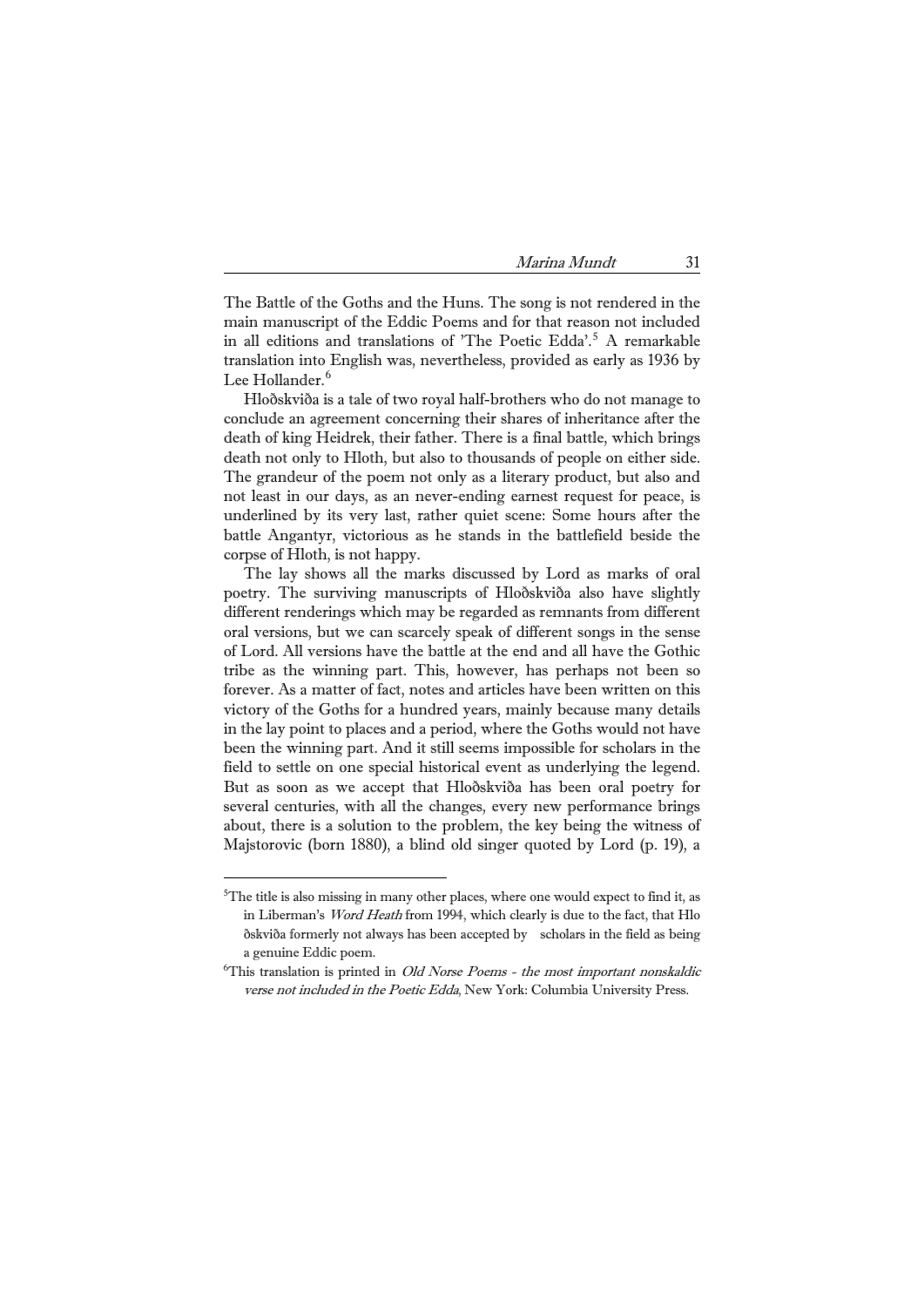singer who said in plain words, that in his songs the outcome of a battle would not be the same at every performance. He said, it would depend on whom he was singing for:

was with Turks he sang Moslem songs, or his own songs in such a way that the Moslems won the battles. When he was with He sang his songs according to the company he was in, since he had to please his audience or else expect no reward. Thus when he Serbs, whose company was more congenial to him, he sang their songs.

So , after all, it may be, that even the end of Hloðskviða in the remote pa st sometimes looked quite different from what we are used to read.

Slavic oral poetry is better comparable to the heroic songs of the North than the huge texts by Homer. After all this is in all probability due to the different length of the texts: Only the Yugoslavian and the Old On the whole it is amazing to see, that in many respects the South Norse songs could be performed in one evening.

obviouly are included in the book in order to demonstrate one of the Special attention deserves, however, what Lord presents in Appendix I of his book (pp. 223ff.) as typical examples in his material from the 20th century. These summaries of songs by Mumin and Avdo basic schemes of oral poetry from more modern times, studied by himself, and by other people before him.

of these portions, and that it does so to an astounding extent. In order Regarding the arrangement of the different portions of the tale, nobody seems to have noticed so far, that the overall structure of Hlo ðskviða corresponds to the scheme outlined by Lord's small summaries to make this correspondence visible I will now give a survey of the type scenes of the tale as described by Lord, and the corresponding portions of Hloðskviða, including notes on some special motivemes mentioned by Lord in other places, and used by him in building up the theory in part I of his book.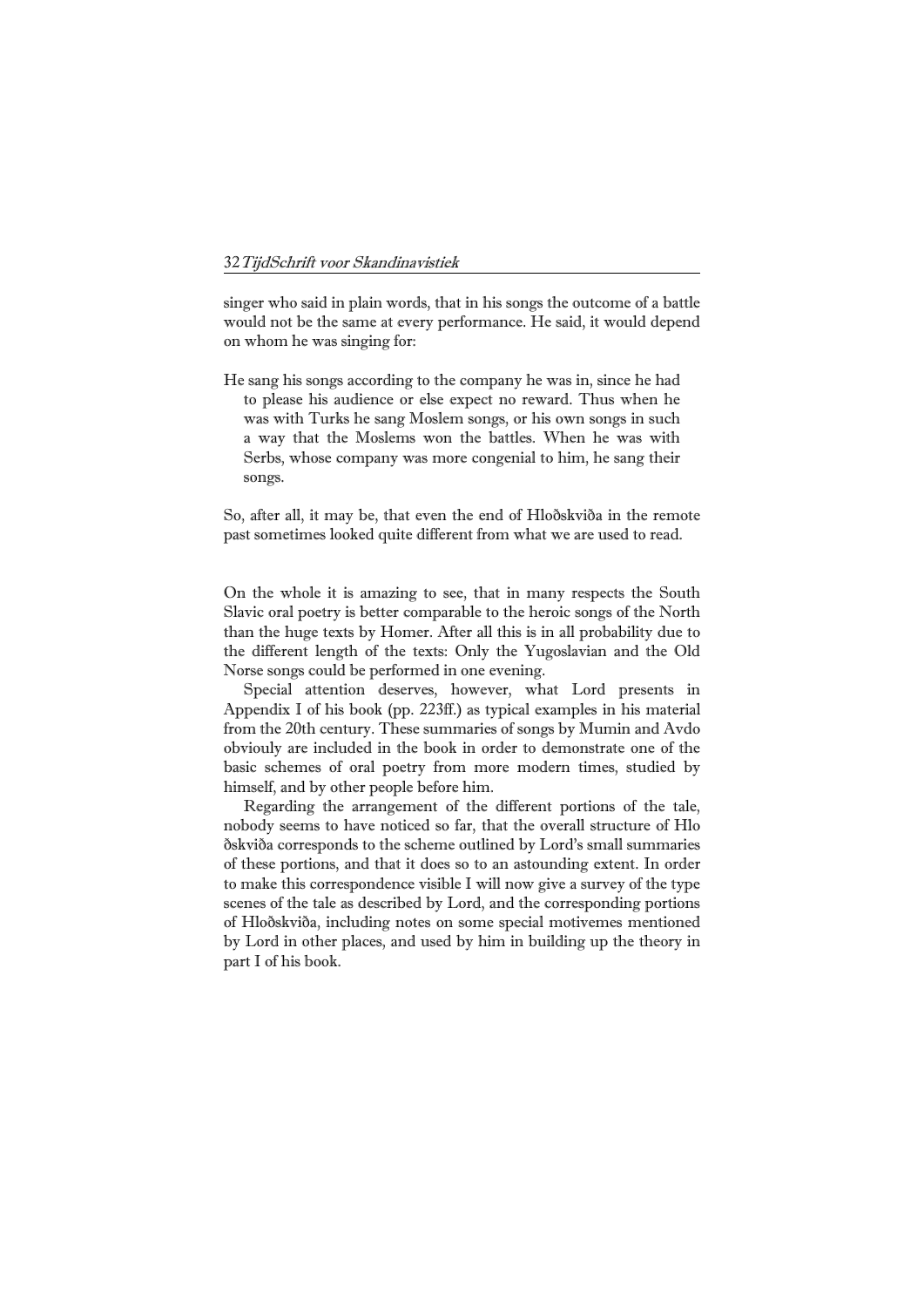feast, celebrated at the court of the young king of the Goths, Angantyr. According to Lord's presentation the first scene in the texts of Be\_iragi\_ Meho - traditionally - is "The scene of the assembly : description of assembly" - which in the case of the lay of Hloth clearly is the funeral The scene is outlined as follows:

claiming his birthright the homes of the Goths; (Transl. Tolkien 1960) Hlöd rode from the east, heir of Heidrek, he came to the court to Arheimar there drank Angantyr arval for Heidrek.

"Clamour woke in the court" we read later, in stanza 5, so this was no doubt a big assembly.

The next heading in Lord's summary is: 2. Description of Be\_iragi\_  $$ clearly not welcome. Nobody offered him tobacco or a glass or anything else.

him something is postponed to a later portion of the tale. The warrior In Hloðskviða the description of the intruder, Hloth, is given by a warrior or watchman, sent into the king's hall in order to announce Hloth's arrival. Thus, in a most natural way, the question of offering says:

your own brother, for battle eager; mounted on horseback; converse with you. Hlöd is come here, Heidrek's offspring, mighty this youth is king, he claims now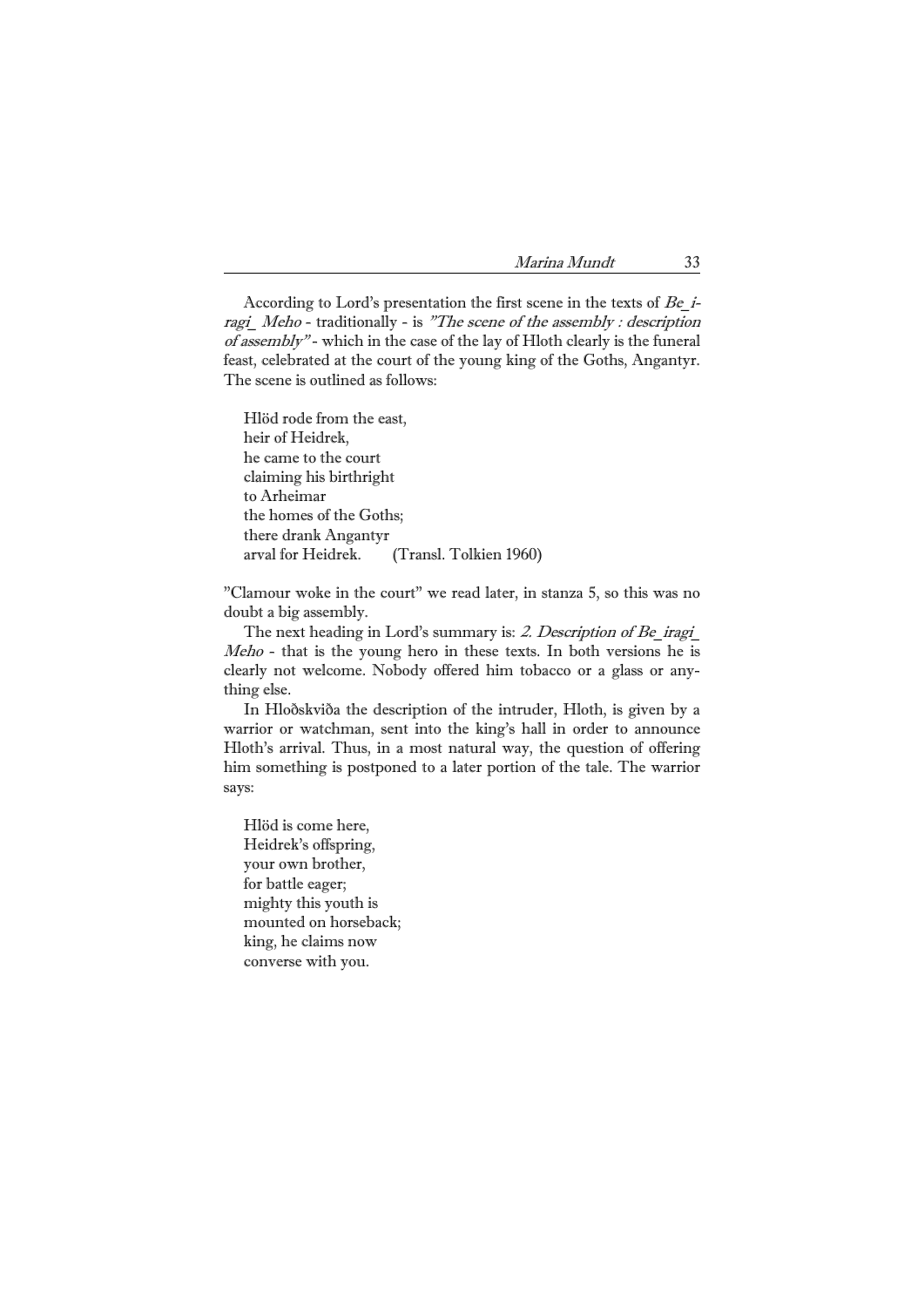In Lord's summaries the heading of scene no. 3 is: 3. Arrival of the messenger. In Hloðskviða the main protagonist speaks himself to Angantyr. So in the Old Norse poem no letter is involved, and that is only what we could expect: After all it was not usual to exchange letters between Hunnish and Germanic tribes in the 5th century. - Hloth a vail. enters the hall and Angantyr offers him a seat and a drink, but to no

in Hloðskviða empty places, since we started out regarding the more developped south-slavic scheme as the normal one. But after all this is The next heading is: 4. Delivery of the letter. Hloth makes it clear for Angantyr, that the reason for his visit is not to take part in the celebration. Apart from this remark we have to state, that this portion nr. 4 and the next one, 5. Payment and departure of the messenger, are only, what is quite parallel to the functions in Propp's fairytales: As pointed out by himself, we do not find all the functions realized in every single fairytale.

 So regarding number 4-5, there is no proper parallel in Hloðskviða to either of them, at least not to number 5. These are, however, type scenes, which occur in other lays of the Edda, although it may be in reduced form as in Atlakviða, just to mention one.

We proceed to scene no. 6 which goes under the heading: 6. The letter, Meho's request, Mustajbey's answer. Although these people do version - clothes, weapons and a horse. The answer is 'no'. This portion is clearly paralleled by Hloth's request for extradition of his inheritance not quarrel about matters of inheritance, Meho requests from Mustajbey clothing, armor and weapons, or - in the other and by Angantyr's answer.

we find Gizur's offending remarks about the past, which arouse Hloth's 7. Meho's reply - the tale-within-a-tale. In his tale Meho speaks of the past, mainly of terrible memories from his own life. There is no clearcut equivalent in Hloðskviða, as far as Hloth is regarded. But there is another person speaking of the past at that point of the tale: It is here hatred.

 8. Offers of assistance. In Hloðskviða this portion is realized as offers given to Hloth by his grandfather, and to Angantyr by Gizur.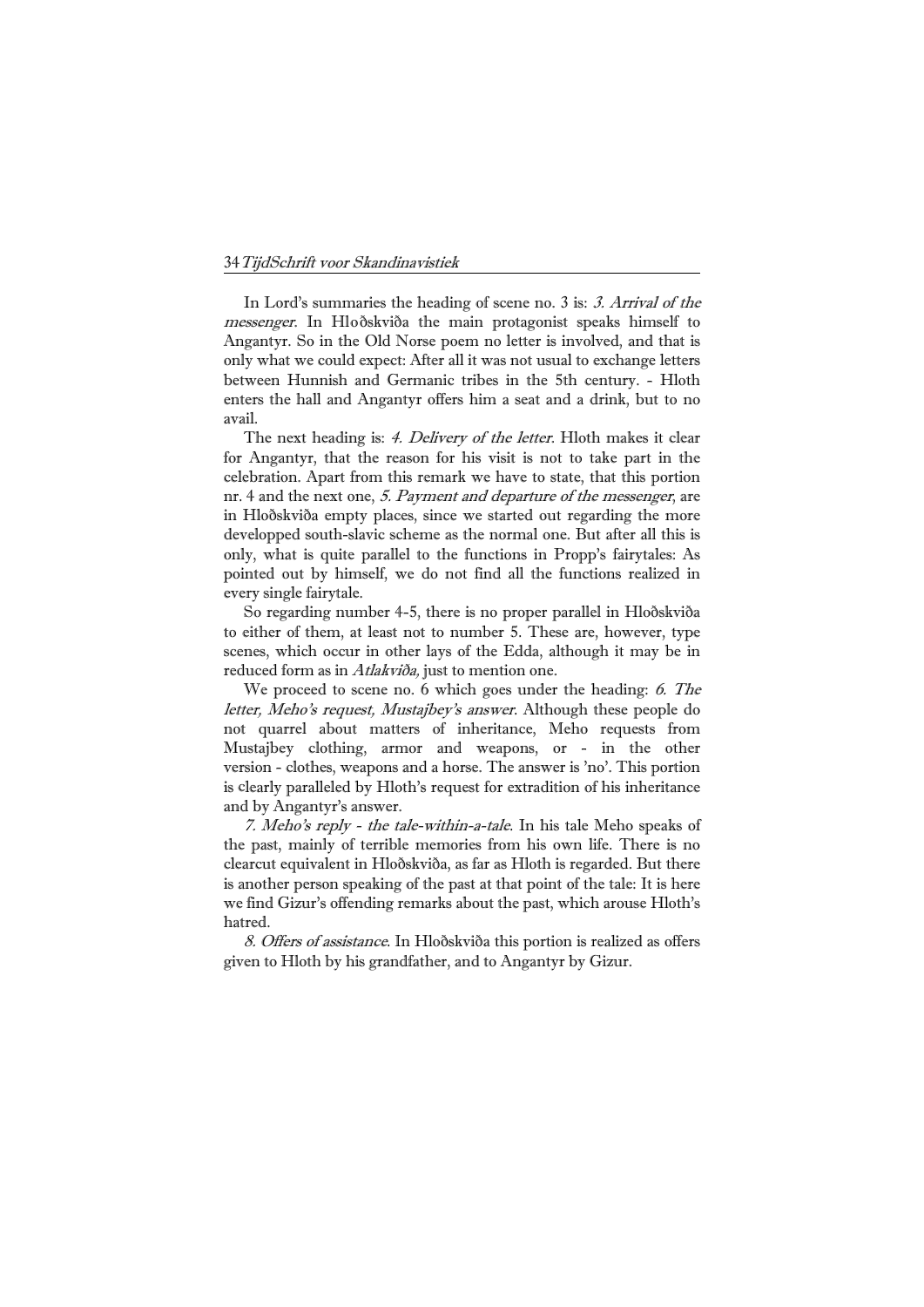For details I can here only refer to the Old Norse text, stanzas 15-16 and stanza 24.

9. The preparations. In Hloðskviða the preparations for the war are described including an interlude as soon as the Huns have crossed the border. It is at that point, some days before the great battle that we find by Hervor. I quote it here, since it has clear parallels in songs treated by Parry and Lord (although these are not the two songs in Appendix I): the famous paragraph, giving the first glimpse of the Huns, as observed

One morning at sunrise Hervör stood on a tower above the fortress-gate, and she saw a great cloud of dust from horses' hooves rising southwards towards the forest, which for a long time hid the sun.

Regarding the cloud of dust I would like to quote some sentences from Lord's book: "Osman sees a cloud on the horizon" (p. 81), "Osman looks out over the plain and sees the usual cloud, from which emerges a rider" (p. 81), "Avdo described how Mustabey looked out the window and saw a cloud of dust from which emerged a rider" (p. 81).

tales there is something more linked to that picture than just the arrival Some few pages later the cloud of dust in the distance, from which emerged a rider is mentioned by Lord once more, and on that occasion he adds: This is Avdo's normal way of describing the arrival of messengers.<sup>7</sup> We also learn from Lord's comment that for the singer of of messengers: In the arrival catalogue the singer learns to describe horses and heroes as they are seen emerging unto the plain (p. 96).

 As a matter of fact, this is exactly how the Hunnish army is seen first by the sister of Angantyr, early in the morning, from the tower above the main entrance to her fortress: She saw so much dust southward toward the forest that it hid the sun for a long time.

Then saw she a glow under the dust, as though from gold, of gilded helmets and bright byrnies. Then understood she that this was

<u>—</u>

<sup>7</sup> Concerning the cloud of dust see Lord, op.cit., pp. 81 and 93.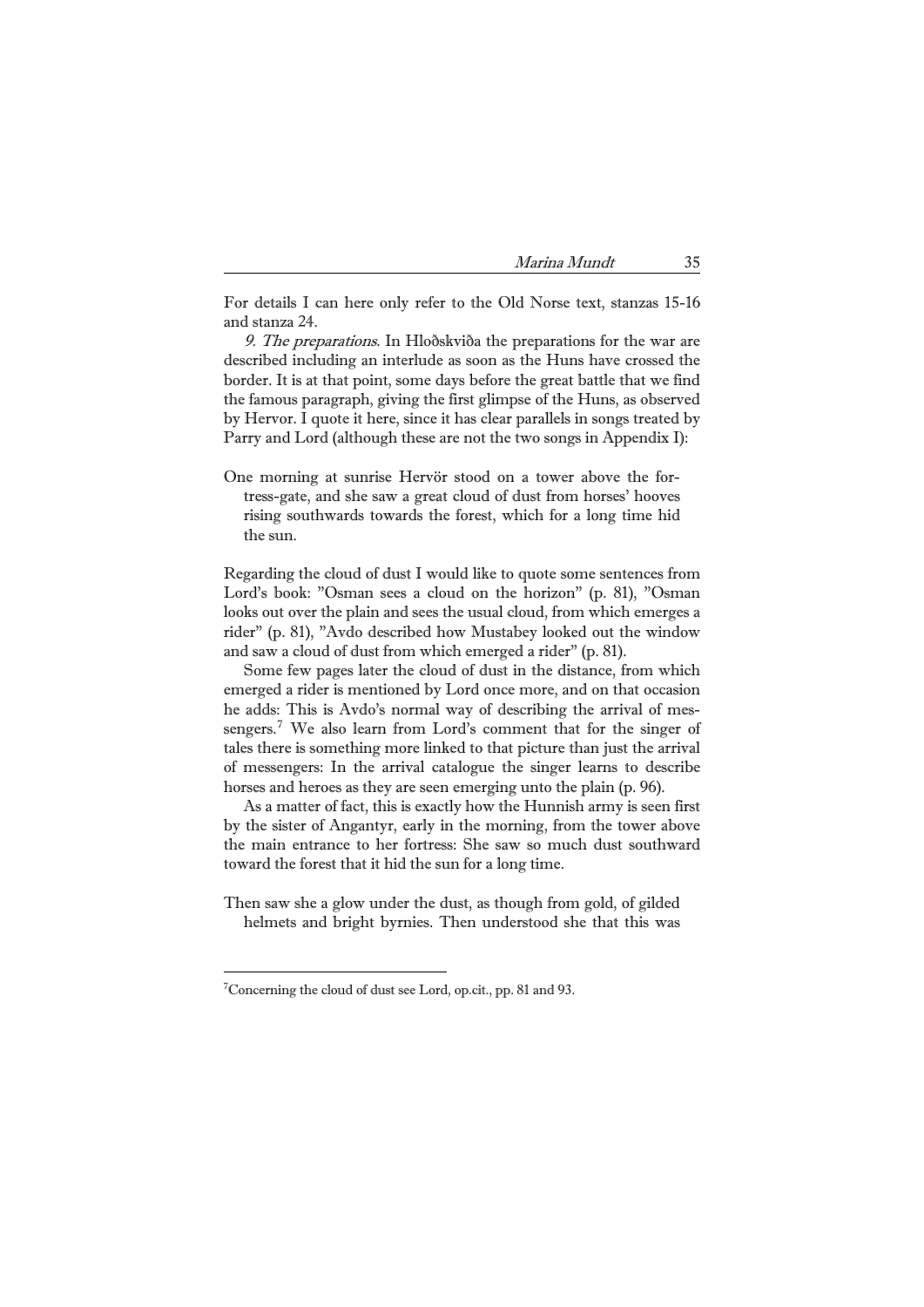called her trumpeter and bade him summon the host. the army of the Huns, and a mighty host. She hurried down and

du st from which emerges a rider. There is a woman, however, whom the hero visits on his way to his enemies. He had been advised to treat he r as a sister. He does so and she helps him. As I mentioned already, in Appendix I of Lord's book there is no

After no. 9 we get in Lord's exemplary songs four small sections, his head / was drunk and knew not what to do - which reminds of some of which have motivemes in common with Hloðskviða, while others are different. For instance in section 10 (Young Be\_ir and Mustajbey) a feature from section 8 is reinforced: Old Mustabey hung Angantyr, as he sits mourning over the death of his sister.  $8$ Consequently it is to another guy, in the case of the Yugoslavian songs young Be ir, to tell the mighty person, that he should have his horse prepared and summon the army. This is in fact what Gizur does in Hlo ðskviða, although the context clearly is different.

have no counterpart in Hloðskviða. So we proceed immediately to no. . 14 The following sections: 11. Meho and Jela in Janok, 12. Meho and Andelija, 13. Meho accompanies Anda to the crossroads - they could all be treated in similar ways, but since the main goal for the hero here is to get back his beloved girl, most of the motivemes involved clearly

only a vast number of dead men and horses, a king beside the corpse of his brother, victorious but not happy. 14. The final battle. They fought for three days and three nights - that is what we read in Lord's Appendix I. In Hloðskviða the Huns and the Goths fight for eight days, before the decisive part of the battle takes place. But after the battle there is no wedding. There is

which were proposed, were in fact not won by the Goths, but by the As I have pointed out already, it has always been difficult for scholars in the field to settle on one special historical event as underlying the legend. This was not least, because several of the real battles,

<u>—</u>

<span id="page-7-0"></span><sup>&</sup>lt;sup>8</sup>Cf. Christopher Tolkien, The Saga of King Heidrek the Wise, 1960, p. 54.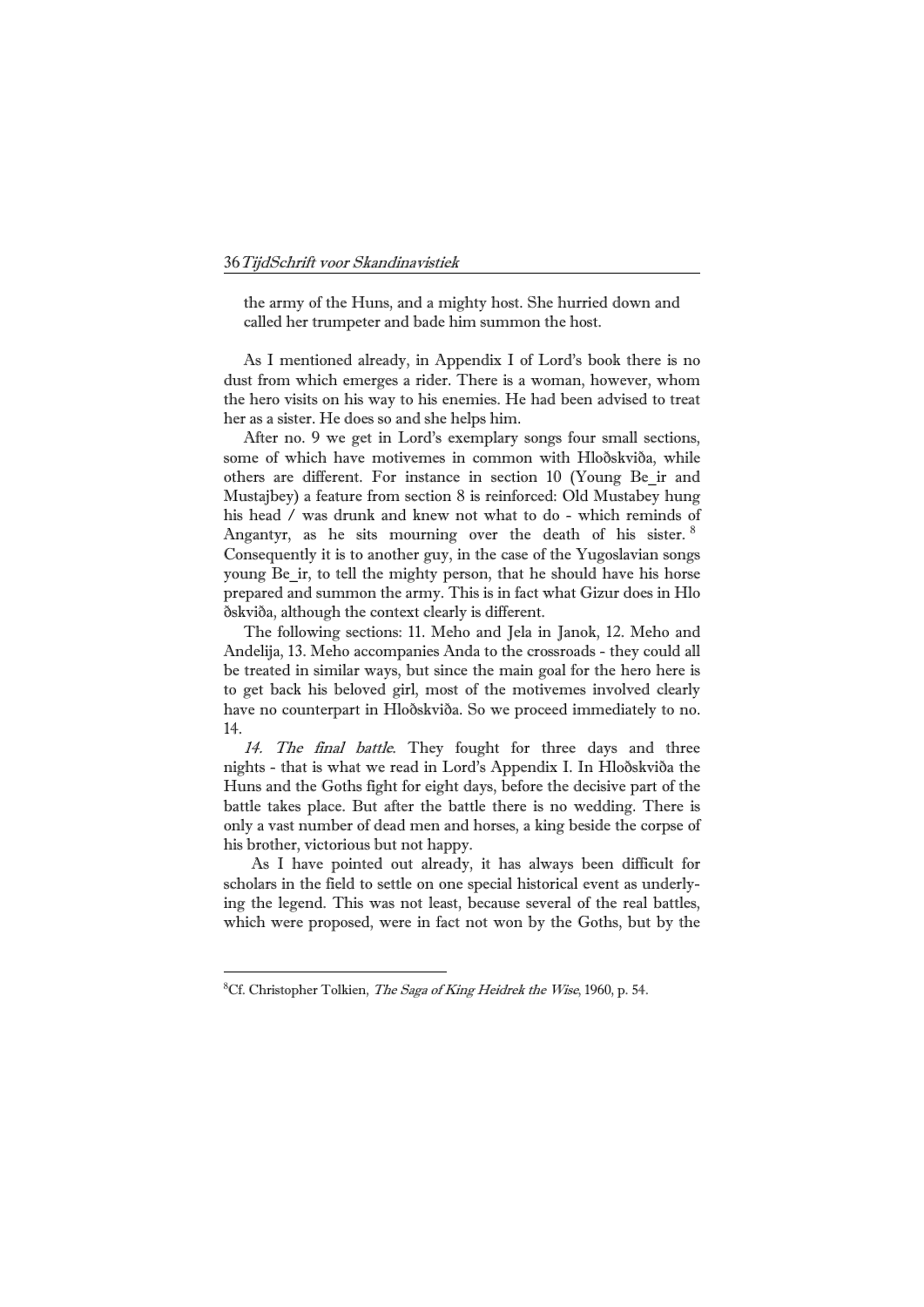$s$ ak $^{10}$  have put forth strong arguments for, that it is high time to call off Huns. Although Christopher Tolkien<sup>9</sup> and even more Omeljan Pritthis discussion, it may well continue forever, unless people in Old Norse start to consider seriously what the old singer quoted above had to say about the battles in his songs: He would not hesitate to change the end to the opposite, in cases where he had to perform the same song for men of the opposite party.

of the battle in *Hervarar saga* (not preserved as a stanza), and in one of Consequently, although Hloðskviða is preserved only with the Gothic tribe as the victorious part, this need not have been so from the very beginning or every time, the lay was performed. There is, by the way, another feature, which seems to be typical for battles in this kind of songs, attested in the Old Norse legend: We find it in the description the two versions retold by Lord in Appendix I: After the battle has started, several new groups of soldiers appear, thus reinforcing the army of the hero.

 The little, which is told at the end of section 14, after the final battle, is different in the two versions of the Yugoslavian song, both include, however, a wedding, which we do not find at the end of Hloðskviða.

One may wonder, why nobody so far felt tempted to discuss the realizhad as a restriction that scholars kept to the poems preserved in the Codex Regius, and consequently did not consider the lay of Hloth, where the scheme is recognized most easily. Looking over closely the through 51, the lay which generally is supposed to be the oldest of the ation of this scheme in Hloðskviða. I would think, it is simply because all notable contributions on Old Norse oral poetry in more recent times heroic lays of this collection, we find, however, that the scheme is recurrent also in texts included in the Codex Regius (Atlakviða and distorted, but still discernable in Hamðismál, stanza 17ff.), and fairly well preserved in the *Second lay of Helgi Hundingsbani*, stanza 14

È,

<sup>&</sup>lt;sup>9</sup>Christopher Tolkien, 'The Battle of the Goths and the Huns', Saga-Book XIV (1955-56), pp. 141-165.

<sup>&</sup>lt;sup>10</sup>Omeljan Pritsak, *The Origin of Rus'*, Vol.I, Cambridge, Mass. 1981, (Chapter 10).